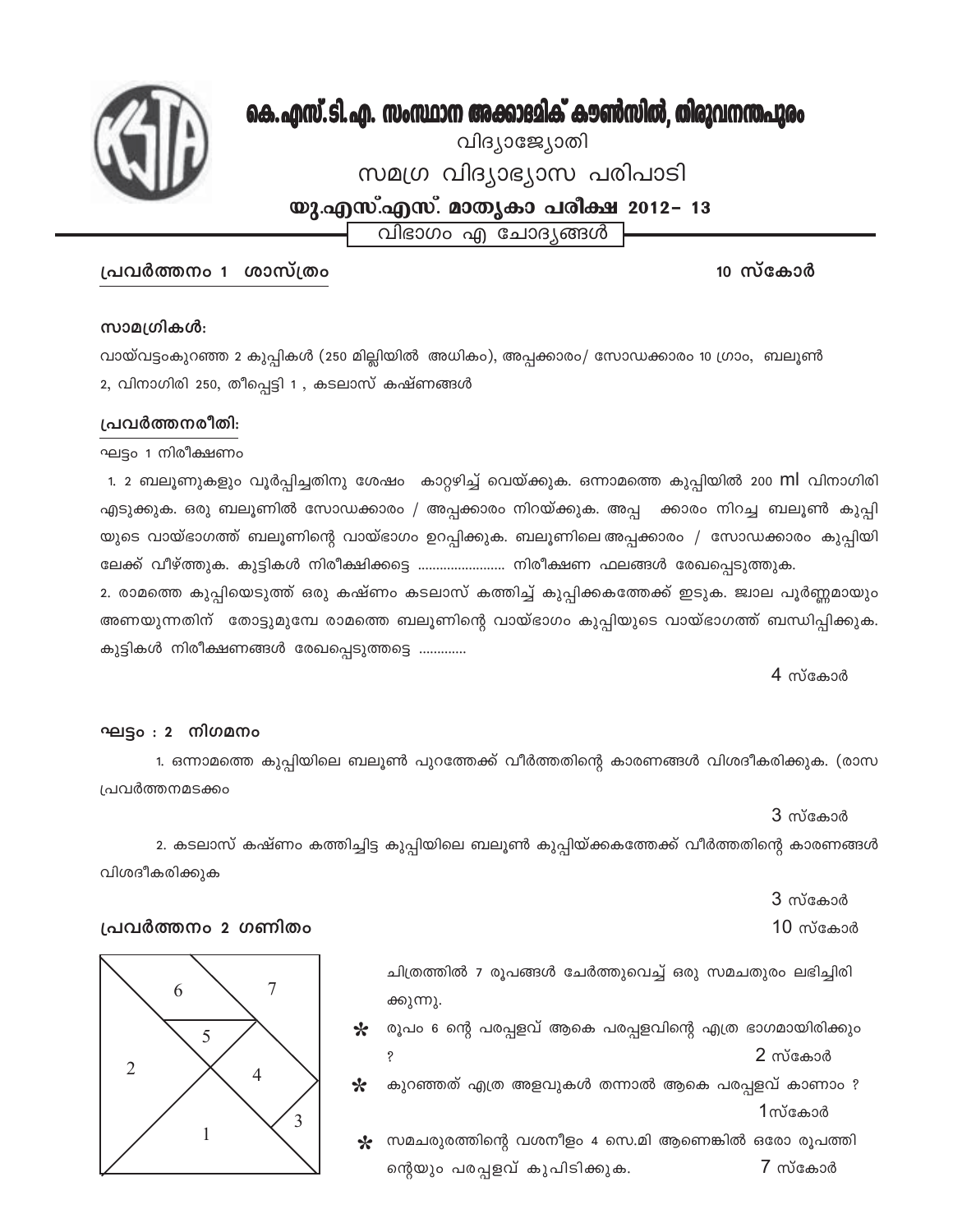#### പ്രവർത്തനം 3 സാമൂഹൃശാസ്ത്രം

 $10 \,$ സ്കോർ

സമൂഹത്തിലെ അംഗമെന്ന നിലയിൽ സ്ത്രീകൾ വിവിധ മേഖലയിൽ അവരുടെ കഴിവ് തെളി യിച്ചു കൊിരിക്കുന്നു. ഏതാ് എല്ലാ തൊഴിൽ മേഖലകളിലും പുരുഷന്മാരോടപ്പം സ്ത്രീകളും ജോലി ചെയ്തുവരുന്നു. നമ്മുടെ സ്വാതന്ത്ര്യസമര ചരിത്രം പരിശോധിച്ചാൽ പുരുഷന്മാരോടൊപ്പം നിന്ന് ബ്രിട്ടീഷുകാർക്കെതിരെയും ജന്മി മുതലാളി വിഭാഗത്തിനെതിരെയും പോരാട്ടം നടത്തിയ ധീരവ നിതകളെ നമുക്ക് കാണാവുന്നതാണ്. പൊതുസമൂഹത്തിലെ ശോചനീയ അവസ്ഥയിൽ നിന്നും മോച നത്തിനായി സമരം നടത്തിയ വീരാംഗനമാരെയും അവർ നയിച്ച ധീരമുന്നേറ്റസമരങ്ങളെയും കുറിച്ച് നമ്മൾ മനസ്സിലാക്കിയിട്ടു്. ഇന്ന് നമ്മുടെ കുടുംബജീവിതവുമായി ബന്ധപ്പെടുത്തി പല നിർണ്ണാ യക തീരുമാനങ്ങളും എടുക്കുന്ന കാര്യത്തിൽ സ്ത്രീകളുടെ സ്വാധീനം അവഗണിക്കാവുന്നതല്ല. കാർഷികം, ആതുരസേവനം, ശാസ്ത്രം, കല, സാഹിത്യം, മാധ്യമം, വിവരസാങ്കേതിക വിദ്യ, നിയമ നിർമ്മാണം , നീതിന്യായം തുടങ്ങിയ മേഖലകളിൽ സ്ത്രീകളുടെ പങ്ക് വിവരണാതീതമാണ്. എന്നാൽ ഇന്ത്യയിലെ വിവിധ സംസ്ഥാനങ്ങളിൽ സ്ത്രീ സമൂഹം പ്രതിലോമകരമായ നിരവധി പ്രതിസന്ധികൾ നേരിട്ടുകൊിരിക്കുന്നു. പെൺഭൂണഹത്യ, ഗാർഹിക പീഢനങ്ങൾ, ദുരഭിമാനഹത്യകൾ തുടങ്ങി മനുഷ്യമനസാക്ഷിയെ ഞെട്ടിക്കുന്ന സംഭവങ്ങളാണ് അനുദിനം നമ്മൾ കേട്ടുകൊിരിക്കുന്നത്. ഗ്രാമനഗര ഭേദമില്ലാതെ ജാതി മത വ്യത്യാസമില്ലാതെ സ്ത്രീകൾ ഈ അവസ്ഥക്ക് വിധേയമായിക്കൊ ി രി ക്കു ന്നു.

- • സാമൂഹ്യ നവോത്ഥാനത്തിന്റെ ഭാഗമായി സ്ത്രീകളുടെ നേതൃത്വത്തിൽ നടന്ന ഏതെങ്കിലും ര് സമരങ്ങൾ എഴുതുക ? 2 സ്കോർ
- $\longrightarrow$  നിങ്ങളുടെ പ്രദേശത്തെ സ്ത്രീ ശാക്തീകരണ പ്രസ്ഥാനങ്ങളെയും അവയുടെ പ്രവർത്തനങ്ങ ളെയും പറ്റി ഒരു ലഘുവിവരണം തയ്യാറാക്കുക ? 3 സ്കോർ
- ം സ്ത്രീ സമൂഹം നേരിടുന്ന വെല്ലുവിളികളും പരിഹാര മാർഗ്ഗങ്ങളും : ഒരു കുറിപ്പ് തയ്യാറാക്കുക ? 3 സ്കോർ
- ചുവടെ കൊടുത്തിരിക്കുന്ന പട്ടിക വിശകലനം ചെയ്ത് 2 നിഗമനങ്ങൾ കുറിക്കുക ? 2 സ്കോർ

പെൺകുഞ്ഞുങ്ങൾ 1000 ആൺകുഞ്ഞുങ്ങൾക്ക് 0 – 6 വയസ്സ് ( 1991, 2001, 2011 സെൻസസ് കണക്ക്)

| 960 | 959 |
|-----|-----|
| 942 | 946 |
| 946 | 943 |
| 961 | 943 |
|     |     |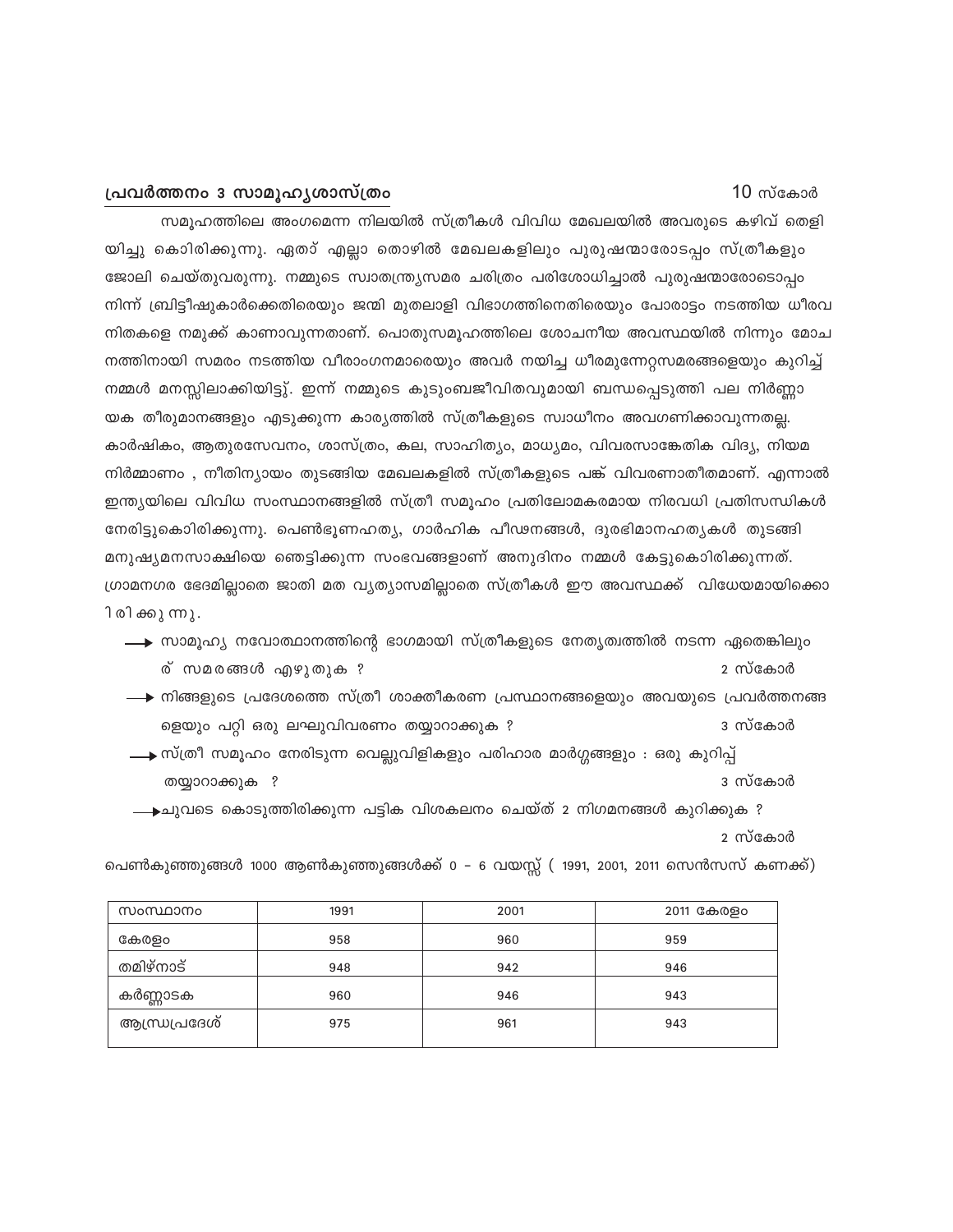## 1. ആസ്വാദനക്കുറിപ്പ്

ഒരു പാട്ടു പിന്നെയും .............. ഒരു പാട്ടു പിന്നെയും പാടിനോക്കുന്നിതാ ചിറകൊടിഞ്ഞുള്ളൊരിക്കാട്ടു പക്ഷി ! മഴു തിന്ന മാമരക്കൊമ്പിൽ തനിച്ചിരു– ന്നൊടിയിച്ചിറകു ചെറുതിളക്കി നോവുമെന്നോർത്തോ ? പതുക്കെയനങ്ങാതെ പാവം പണിപ്പെട്ടു പാടിടുന്നു ! ഇടറുമിഗ്ഗാനമൊന്നേറ്റു പാടാൻ കൂടെ– യിണയില്ല കൂട്ടിന്നു കിളികളില്ല പതിവുപോൽ കൊത്തിപ്പിരിഞ്ഞുപോയ് മെയ്ച്ചൂടി– ലടവെച്ചുണർത്തിയ കൊച്ചുമക്കൾ ആർക്കുമല്ലാതെ വെളിച്ചവും ഗാനവും കാറ്റും മനസ്സിൽ കുടിയിരുത്തി വരവായൊരന്തിയെക്കണ്ണാലുഴിഞ്ഞുകൊ– റൊരു കൊച്ചുരാപ്പുവുണർന്ന നേരം ഒരു പാട്ടുകൂടിപ്പതുക്കെ മുളുന്നിതാ ചിറകൊടിഞ്ഞുള്ളൊരിക്കാട്ടുപക്ഷി ! ഇരുളിൽ തിളങ്ങുമീപ്പാട്ടു കേൾക്കാൻ കൂടെ മരമുു മഴയുു കുളിരുമു് ! നിഴലുു പുഴയു്, തലയാട്ടുവാൻ താഴെ വഴിമരച്ചോട്ടിലെപ്പുല്ലുമു് ....! ആരുമില്ലെങ്കിലെന്തായിരം കൊമ്പത്തു താരുകളുു താരങ്ങളു്! അപ്പാട്ടിലാഹ്ലാദത്തേനു്, കനിവെഴും സ്വപ്നങ്ങളു്, കണ്ണീരുമു് ... ! ഒരു പാട്ടുപിന്നെയും പാടവേ തൻ കൊച്ചു ചിറകിന്റെ നോവുമറന്നുപോകെ ഇനിയും പറക്കില്ലയെന്നതോർക്കാതെയാ വിരിവാനമുള്ളാൽ പുണർന്നുകൊ വെട്ടിയ കുറ്റിമേൽ ചാഞ്ഞിരുന്നാർദ്രമായ് ഒറ്റച്ചിറകിന്റെ താളമോടെ ഒരു പാട്ടുവീും തെളിഞ്ഞു പാടുന്നിതാ ചിറകൊടിഞ്ഞുള്ളൊരിക്കാട്ടുപക്ഷി .......... ! സുഗതകുമാരി

ഈ കവിതയ്ക്ക് ഒരു ആസ്വാദനക്കുറിപ്പ് തയ്യാറാക്കുക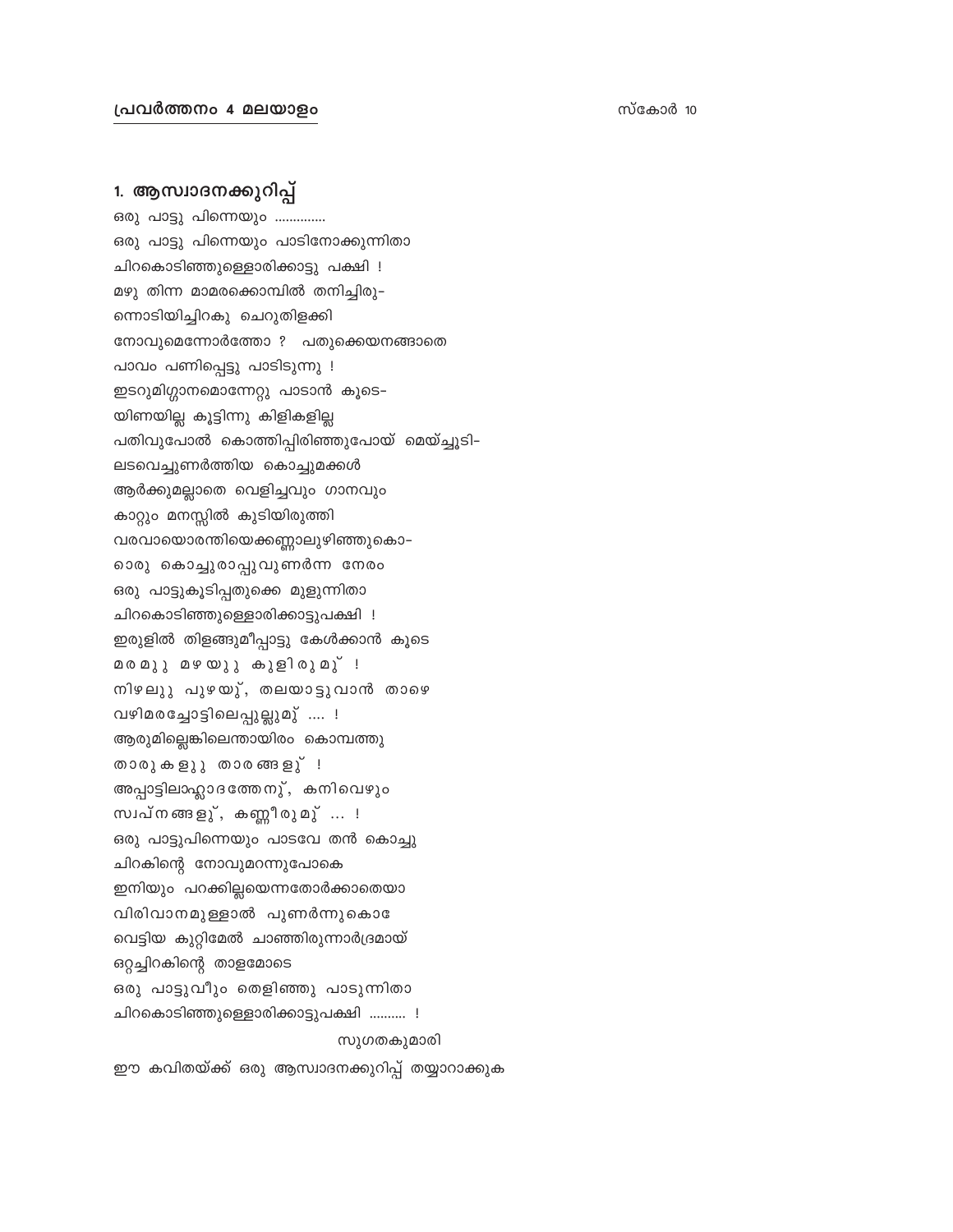Don't You remember the great Indian badminton player Saina Nehawal Who has won bronze medal in 2012 olymbics ?

It was a new era in Indian badminton. All indians are proud of little Saina. Anju read the news and felt proud of Saina. She decided to write a letter congratulating Saina for her marvellous performance. Could you help Ajnu to write the letter?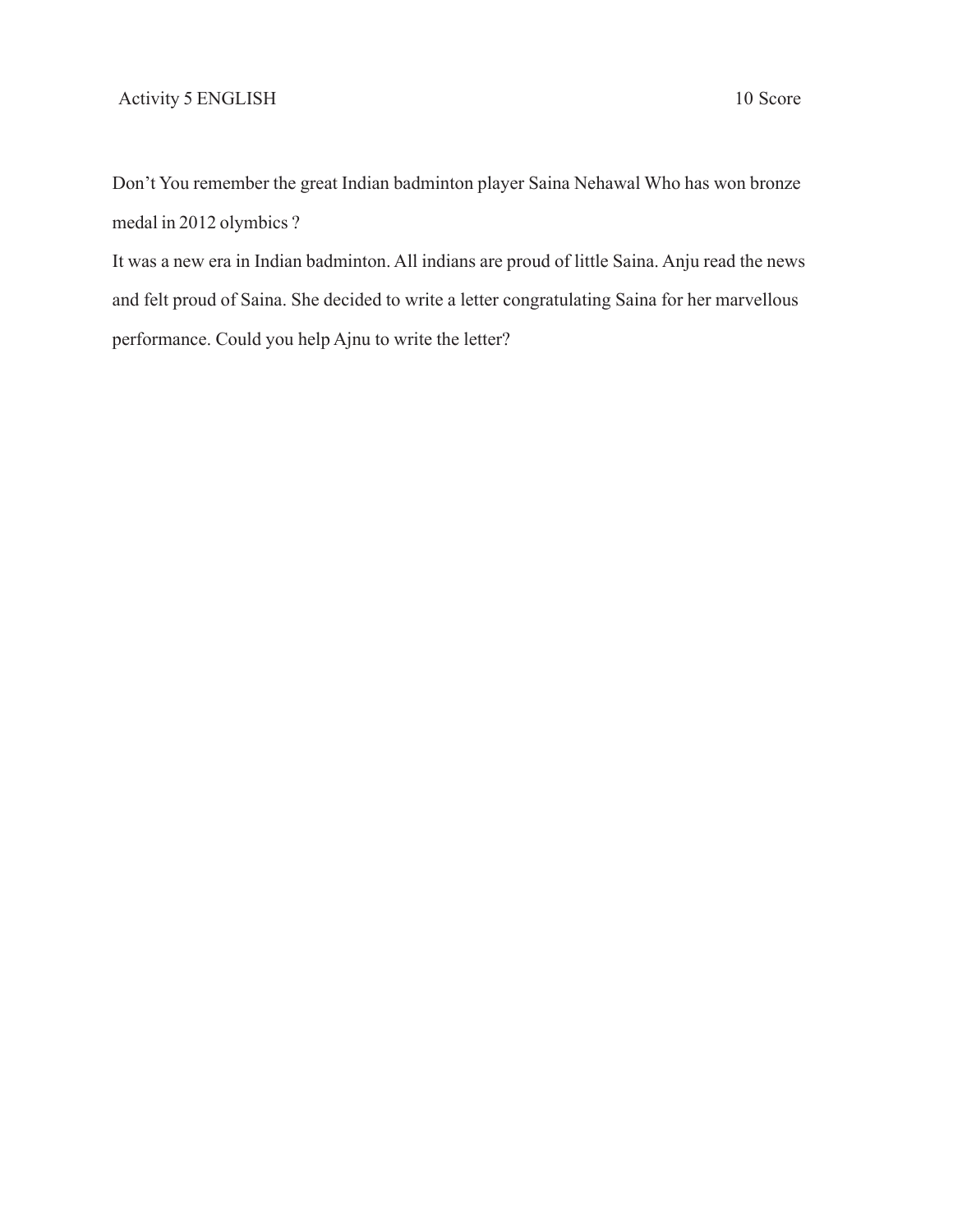# കെ. എസ്. ടി. എ. സംസ്ഥാന അക്കാദമിക് കൗൺസിൽ, തിരുവനന്തപുരം

വിദ്യാജ്യോതി സമഗ്ര വിദ്യാഭ്യാസ പരിപാടി യു.എസ്.എസ്. മാതൃകാ പരീക്ഷ 2012– 13 വിഭാഗം.ബി.

ആകെ സ്കോർ 30 സമയം 45 മിനുട്ട് 1 ചുവടെകൊടുത്തിരിക്കുന്ന ചോദ്യങ്ങൾക്ക് നാല് ഉത്തര സാധ്യതകളിൽ നിന്ന് ഏറ്റവും അനുയോജ്യ മായവ കത്തെുക. എന്നിട്ട് തന്നിരിക്കുന്ന ഉത്തരഷീറ്റിൽ ചോദ്യനമ്പറിന് നേരെ നൽകിയ വൃത്തത്തിൽ  $\rm X$ അടയാളപ്പെടുത്തുക. അടയാളപ്പെടുത്തിയത് തിരുത്തണമെന്ന് തോന്നിയാൽ ആദ്യം അടയാളപ്പെടുത്തിയ വൃത്തം ഒരു ചതുരത്തിലാക്കിയ ശേഷം $(X)$  ഉദ്ദേശിച്ച വൃത്തത്തിൽ  $X$  എന്ന് അടയാളപ്പെടുത്തുക. 1. ഈയ്യിടെ അച്ചടിനിർത്തിയ, ഇപ്പോൾ കമ്പ്യൂട്ടർ സ്ക്രീനുകളിൽ മാത്രം ലഭ്യമായ എൻസൈക്ലോപീഡിയ ഏത് ?  $(A)$  ബ്രിട്ടാനിക്ക എൻസൈക്ലോപീഡിയ  $(B)$ അമേരിക്കൻ ഇംഗ്ലീഷ് എൻക്ലോപീഡിയ  $(C)$  വേൾഡ് എൻസൈക്ലോപീഡിയ  $(C)$  ലോകഭാഷ എൻസൈക്ലോപീഡിയ 2. ഗൂഗിൾ എർത്തിന് സമാനമായി  $\operatorname{ISRO}$  വികസിപ്പിച്ചെടുത്ത വെബ്സൈറ്റ് ഏത് ?  $(D)$  ഭാരത്  $(A)$  അഗ്നി  $(B)$  ഭൂവൻ  $(C)$  ചാന്ദ്ര 3. ഭൂമിയുടെ ഉപരിതലത്തിൽ നിരന്തര സമ്പർക്കം പുലർത്തുന്ന അന്തരീക്ഷത്തിന്റെ ആദ്യതട്ട് ഏത് ?  $(A)$  അയണോസ്ഫിയർ  $(B)$  തെർമോസ്ഫിയർ (C) ട്രോപ്പോസ്ഫിയർ  $(D)$  സ്ട്രറ്റോസ്ഫിയർ 4. സ്വതന്ത്ര്യ ഇന്ത്യയിലെ ആദ്യത്തെ വിദ്യാഭ്യാസ വകുപ്പ് മന്ത്രി ആര് ?  $(A)$  അബ്ദുൾകലാം ആസാദ്  $(B)$  രാജേന്ദ്രപ്രസാദ്  $(C)$  ഡോ. അബേദ്കർ (D) അബ്ദുൾ കലാം 5. നോബൽ സമ്മാനം ആദ്യമായി നേടിയ ഭാരതീയൻ ആരാണ്  $(A)$  ജി. ശങ്കരകുറുപ്പ്  $(B)$  രവീന്ദ്രനാഥ ടാഗോർ  $(C)$  മദർതേരേസ  $(D)$  സി.വി. രാമൻ 6. കേരളത്തിൽ ഏറ്റവും കുറവ് മഴ ലഭിക്കുന്ന പ്രദേശം ?  $(A)$  ലക്കിടി  $(B)$  നേരിയ മങ്കലം  $(D)$  തിരൂർ  $(C)$  പാറശാല 7. ചുവടെ കൊടുത്തവയിൽ ദേശാടനപക്ഷികൾ മാത്രം ഉൾപ്പെടുന്ന ഗ്രൂപ്പ് ഏത് ?  $(A)$  മൈന, ചെമ്പോത്ത്, സൈബീരിയൻ കൊക്ക്  $(B)$  കാക്ക, കുയിൽ, നാകമോഹൻ  $(C)$  ആർട്ടിക്ടേൺ, സൈബീരിയൻ കൊക്ക്, നാകമോഹൻ  $(D)$  കൊക്ക്, കരിയിലക്കിളി, ആർട്ടിക്ടേൺ 8. ചുവടെ കൊടുത്തവയിൽ താപശോഷക പ്രവർത്തനമേത് ?  $(A)$  കാസ്റ്റിക് സോഡ വെള്ളത്തിൽ ലയിപ്പിക്കുന്നത്  $(B)$  നീറ്റുകക്ക വെള്ളത്തിൽ ലയിപ്പിക്കുന്നത്  $(C)$  നവസാരം വെള്ളത്തിൽ ലയിപ്പിക്കുന്നത്  $(D)$  സോഡക്കാരം വെള്ളത്തിൽ ലയിപ്പിക്കുന്നത്.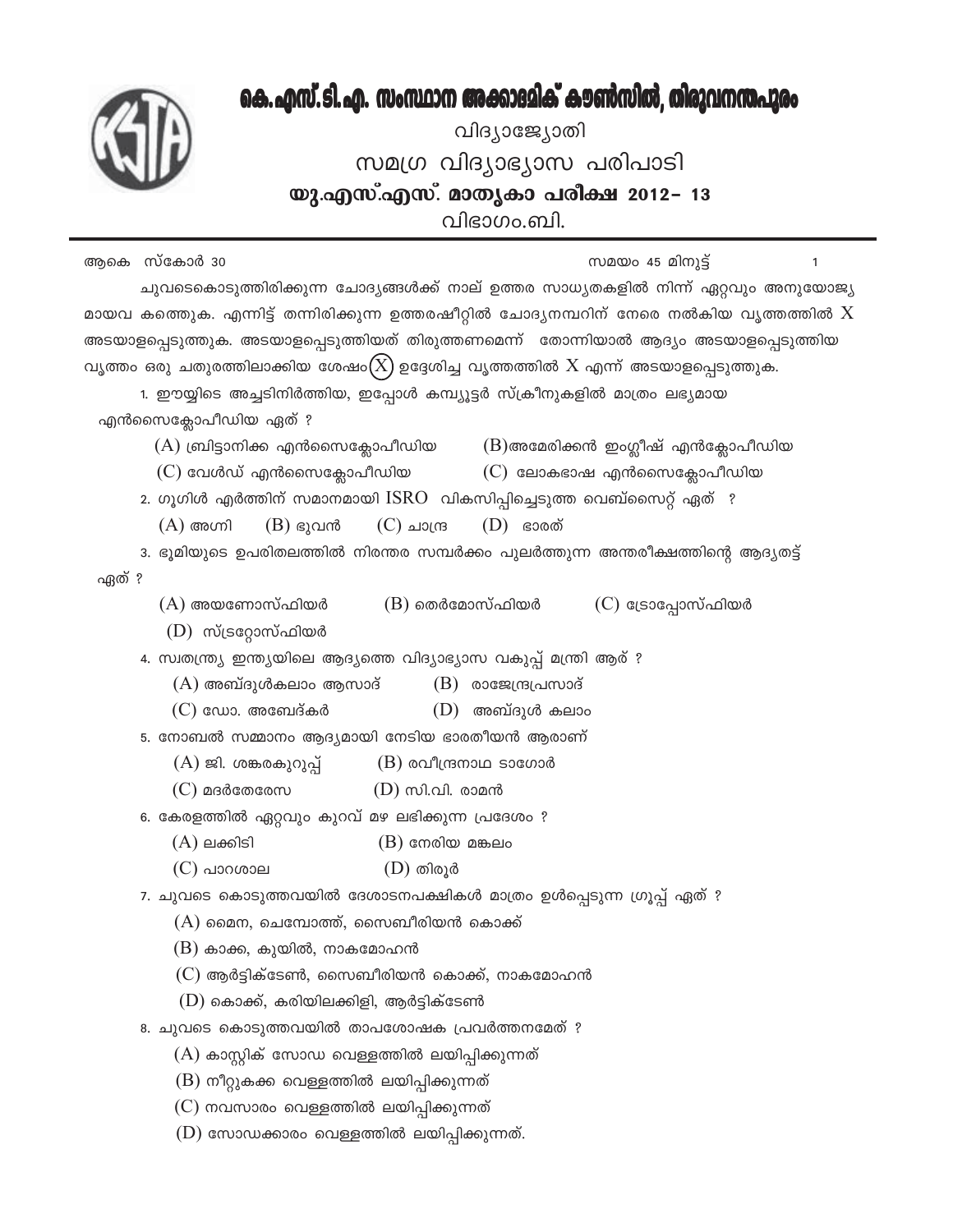9. ചില വിറ്റാമിനുകൾ കൊഴുപ്പിൽ ലയിക്കുന്നവയും ചിലത് ജലത്തിൽ ലയിക്കുന്നവയുമാണ് . ഇവയിൽ കൂട്ടത്തിൽ പെടാത്തത് ഏത് ?

- $(A)$  ജീവകം കെ  $(B)$  ജീവകം സി
- $(C)$  ജീവകം എ  $(D)$  ജീവകം ഇ

10. രക്തത്തെക്കുറിച്ചുള്ള പഠനം നടത്തുന്ന ശാസ്ത്ര ശാഖ ?

- $(A)$  റെഡിയോളജി  $(B)$  ഹെമറ്റോളജി
- $(C)$  ഓങ്കോളജി  $(D)$  ഗൈനക്കോളജി

11. മാംസഭോജി സസ്യങ്ങൾ ഇരപിടിക്കുന്നത് ഏത് മൂലകത്തിന്റെ കുറവ് നികത്താനനാണ് ?

- $(A)$  പൊട്ടാസ്യം  $(B)$  ഹൈഡ്രജൻ
- $(C)$  സൈട്രജൻ  $(D)$  പൊട്ടാസ്യം

12. ഫ്യൂസ് വയറിന് ഉാകേ ഗുണം ?

 $(A)$  ഉയർന്ന പ്രതിരോധം, ഉയർന്ന ഉരുകൽ നില

- $(B)$  താഴ്ന്ന പ്രതിരോധം, താഴ്ന്ന ഉരുകൽ നില
- $(C)$  താഴ്ന്ന പ്രതിരോധം, ഉയർന്ന ഉരുകൽ നില
- $(D)$  ഉയർന്ന പ്രതിരോധം, താഴ്ന്ന ഉരുകൽ നില
- 13. സാഭിമാനം അഭിമാനത്തോടുകൂടി

താഴെ കൊടുത്തവയിൽ സമാനരൂപത്തിലുള്ള പദങ്ങൾ (വിഗ്രഹിച്ചാൽ അടിവരയിട്ട പദം ചേർന്നു വരുന്നവ) ഏതെല്ലാം ?

- i. സസന്തോഷം
- 11. mano
- 111. സാമീപ്യം
- IV. MOBRO

#### ഉത്തരം

 $A.$  ഒന്നാമത്തെയും രാമത്തെയും

- $B.$  രാമത്തെയും മൂന്നാമത്തെയും
- $C.$  മൂന്നാമത്തെയും നാലാമത്തെയും
- $D.$  ഒന്നാമത്തെയും നാലാമത്തെയും
- 14. ചെഞ്ചെമ്മേയുള്ളൊരു പുഞ്ചിരി തൂകുമ്പോൾ

കിഞ്ചന കാണായി വന്നുകൂടി

ഈ വരികൾക്ക് സമാനതാളമുള്ള വരികൾ താഴെ കൊടുത്തവയിൽ ഏതാണ് ?

- A. സ്വർണവർണ്ണത്തെപ്പൂ മൈഥിലി മനോഹരി
	- സ്വർണഭൂഷണങ്ങളുമണിഞ്ഞു ശോഭയോടെ
- $B$ . നമ്മുടെ മാതാവു കൈരളി പഠൊരു പൊന്മണിപ്പെതലായ് വാണകാലം
- C. പൂക്കുന്നിതാമുല്ല പൂക്കുന്നിലഞ്ഞി പൂക്കുന്നു തേന്മാവു പൂക്കുന്നശോകം
- $D$ . നൂറുപാടങ്ങൾക്കു നീർകൊടുക്കും ആറു മദിച്ചു കുതിച്ചൊഴുകി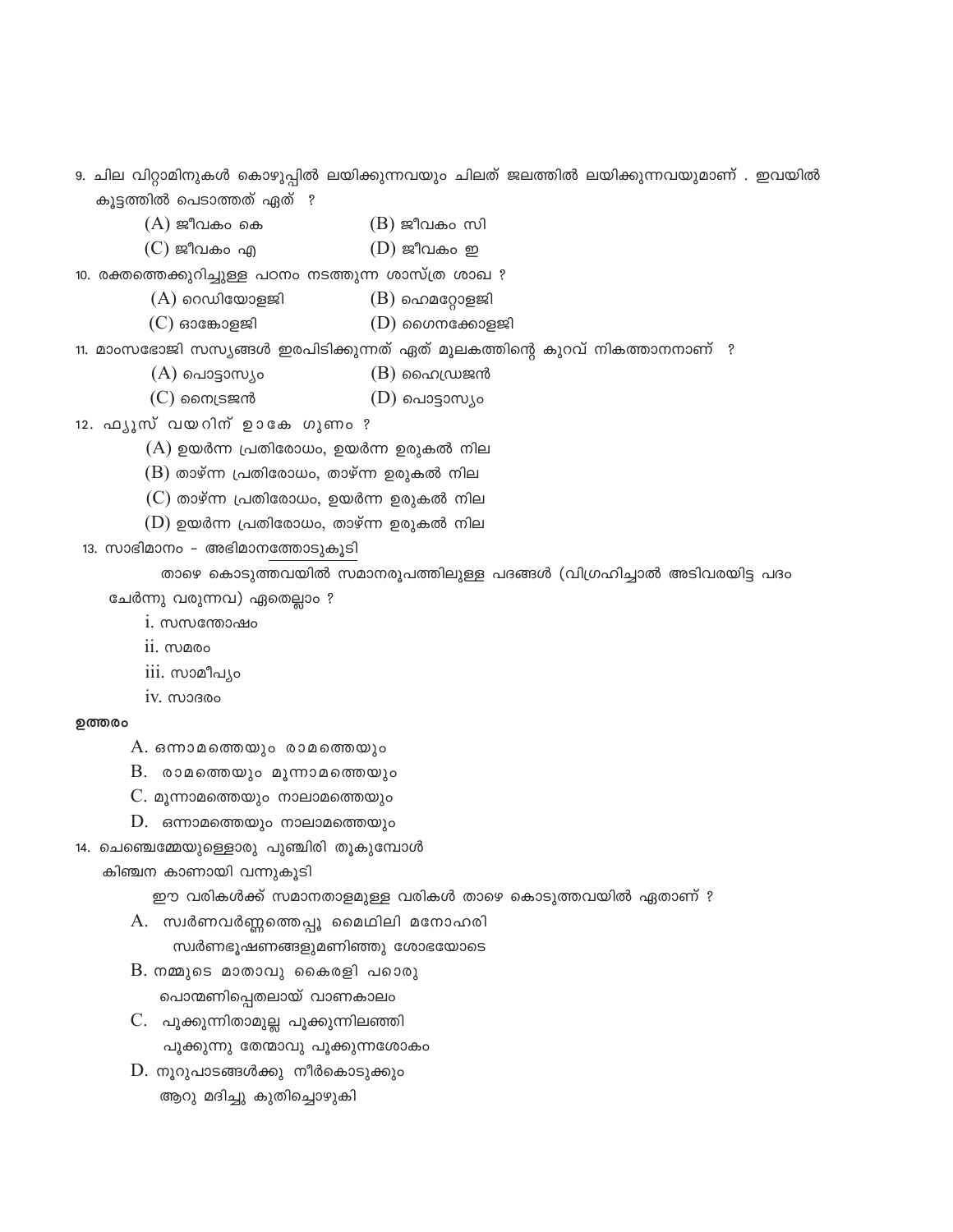15. സിംഹത്തിന്റെ അലർച്ച കേട്ടു.

അവൻ ഞെട്ടി എഴുന്നേറ്റു.

ഈ രു വാക്യവും പലതരത്തിൽ കൂട്ടിച്ചേർത്ത് താഴെ കൊടുത്തിരിക്കുന്നു. ഇവയിൽ തെറ്റായ വാക്യം ഏത് ?

A. സിംഹത്തിന്റെ അലർച്ച കേട്ടപ്പോൾ അവൻ ഞെട്ടി എഴുന്നേറ്റു

- $B$ . സിംഹത്തിന്റെ അലർച്ച കേട്ടതുതുകൊ് അവൻ ഞെട്ടി എഴുന്നേറ്റു
- $C$ . സിംഹത്തിന്റെ അലർച്ച കേട്ടെങ്കിലും അവൻ ഞെട്ടി എഴുന്നേറ്റു
- $D$ . സിംഹത്തിന്റെ അലർച്ച കേട്ട് അവൻ ഞെട്ടി എഴുന്നേറ്റു.

16. സ്നേഹനിർഭരം എന്നതിന്റെ ശരിയായ അർത്ഥം വരുന്നത് ഏത് ?

A. സ്നേഹത്തിന്റെ നിർഭരം

- $B.$  സ്നേഹത്തോട് നിർഭരം
- $C.$  സ്നേഹത്താൽ നിർഭരം
- $D.$  സ്നേഹമായ നിർഭരം

|  |                                                        |  | 17. അമേയം, അമരം, അമ്മാഞ്ചി, അമൃതം എന്നീ പദങ്ങൾ ഉപയോഗിച്ച് ഒരു പദ നിഘു |  |  |
|--|--------------------------------------------------------|--|-----------------------------------------------------------------------|--|--|
|  | തയ്യാറാക്കിയാൽ പദങ്ങളുടെ ശരിയായ ക്രമം എന്തായിരിക്കും ? |  |                                                                       |  |  |

 $A.$  അമരം - വള്ളത്തിന്റെ പിൻഭാഗം - മരണമില്ലാതെ അമ്യതം അമേയം – അളവില്ലാതെ - അമ്മാവന്റെ മകൻ അമ്മാഞ്ചി  $B.$  അമേയം - അളവില്ലാത്ത - വള്ളത്തിന്റെ പിൻഭാഗം അമരം അമ്യതം – മരണമില്ലാത്ത അമ്മാഞ്ചി – അമ്മാവന്റെ മകൻ  $C.$  അമരം - വള്ളത്തിന്റെ പിൻഭാഗം അമ്മാഞ്ചി – അമ്മാവന്റെ മകൻ – അളവില്ലാതെ അമേയം – മരണമില്ലാത്ത അമ്യതം  $D.$  അമരം – വള്ളത്തിന്റെ പിൻഭാഗം - അളവില്ലാത്ത അമേയം - മരണമില്ലാത്ത അമ്യതം അമ്മാഞ്ചി – അമ്മാവന്റെ മകൻ 18. ജോസഫ് മുശ്ശേരിയുടെ ആത്മകഥയുടെ പേര് ?  $(A)$  ബാല്യകാസ സ്മരണകൾ  $(B)$  കൊഴിഞ്ഞ ഇലകൾ  $(C)$  എന്റെ ബാല്യം  $(D)$  എന്റെ കഥ 19. 85 1/4 നോട് എത്ര കൂട്ടിയാൽ 100 കിട്ടും ?  $(A)$  14 1/2  $(B)$  14 1/4  $(C)$  13 3/4  $(D)$  14 3/4 20. 2 X 3 X 5 X 52 X 3 ന്റെ വർഗമൂലം എന്ത് ?  $(A)$  15  $(B)$  20  $(C)$  30  $(D)35$ 

21. 450 നെ ഏറ്റവും ചെറിയ ഏത് എണ്ണൽ സംഖ്യകൊ് ഹരിച്ചാൽ ഒരു പൂർണ്ണ വർഗ്ഗം കിട്ടും ?

 $(A)$  2  $(B)$  3  $(C)$  5  $(D)7$ 

22.  $\bigvee$  0.5625 ag(00 ?  $(A)$  0.075  $(B)$  0.0075  $(C)$  0.75  $(D)$  7.5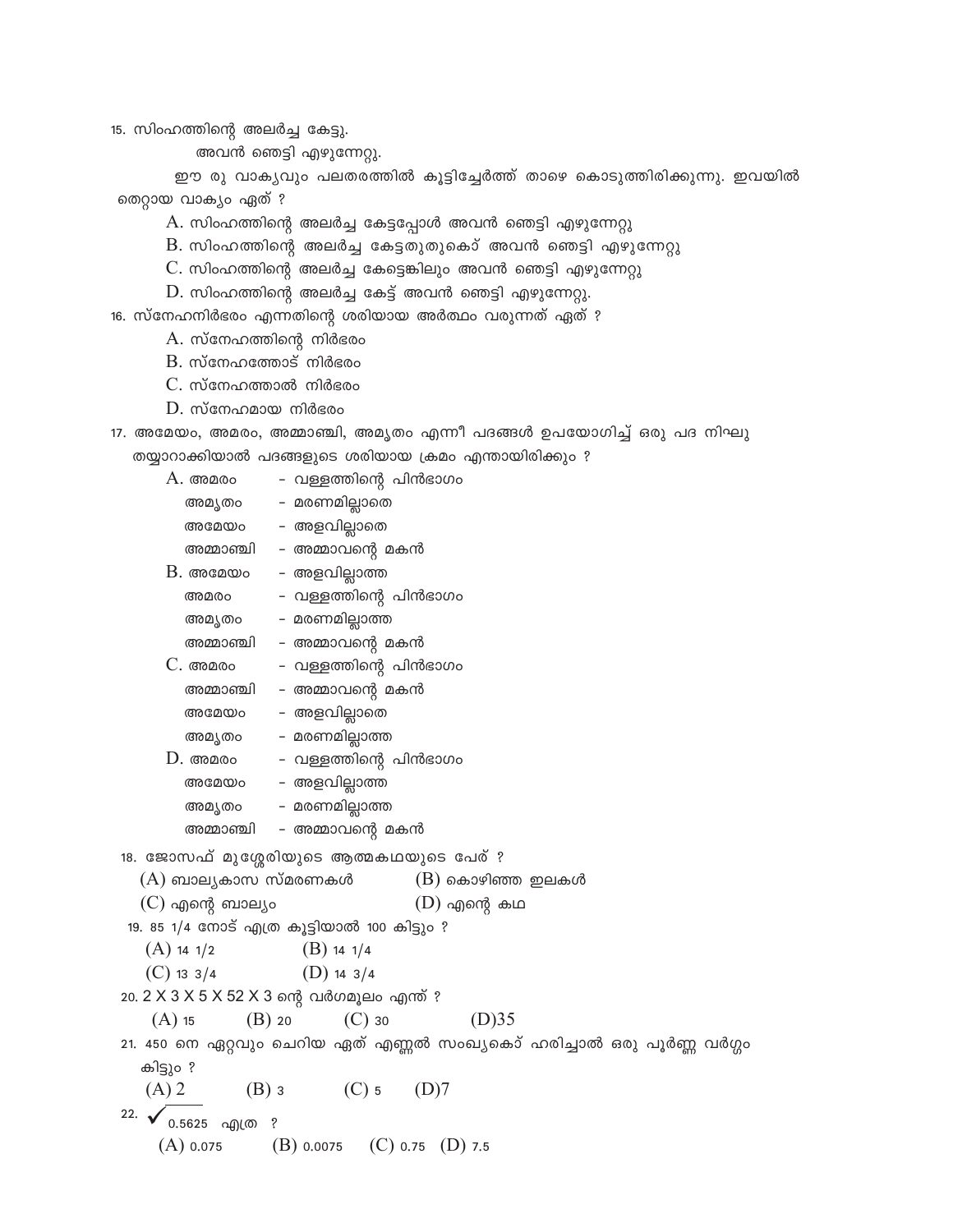23.  $\left( 2\text{X}^2 \right)^3$  ന് തുല്യമായത് ഏത്  $\,$  ?

(A)  $4X^6$  (B)  $6X^6$  (C)  $6X^3$  (D)  $8X^6$ 

24. നീനു കണ്ണാടിയിലൂടെ ഭിത്തിയിലെ ക്ലോക്കിൽ നോക്കിയപ്പോൾ പാർശ്വിക വിപര്യയം സംഭവിച്ച സമയം 9 1/2 മണി എന്നാൽ ക്ലോക്കിലെ യഥാർത്ഥ സമയം എത്ര ? ഇവിടെ യുള്ള കോൺ അളവ് എത്ര $\cdot$  $(A)$ 3 1/2 90<sup>0</sup> (B) 2 1/2 105<sup>0</sup>(C) 6 1/2 90<sup>0</sup> (D)8 1/2 75<sup>0</sup>

25. The boy is quite industrious

Choose the antonym of the word underlined

A brave B. lazy C. hardworking D. Stupid

26. A peaceful world is still a far cry

The underlined idiom means

A. a good idea B. out of reach, C. a good dream D. a long way off.

27.These Students have a good command ...................English.

A. in B. on C. over D. of

28. Life Strory way of a person written by some one else ?

A .Autobiography B. Mauscript C. biography D. Holograph

29. Write down the names of Dharma raja's Sons in its order, i.e. from eldest to youngest.

A.Adithyaraja, veeraraja, varadaraja

B.Varadaraja, Veeraraja, Adithya raja,

C.veeraraja, Adithya raja,Varadaraja

D.veeraraja, Varadaraja,Adithya raja,

30. Smoking Cigerates in public area is banned by the Hon. High Court of Kerala.

Choose the substitute to the under lined words

A. prohibited B. gave up C discarded D. post pond